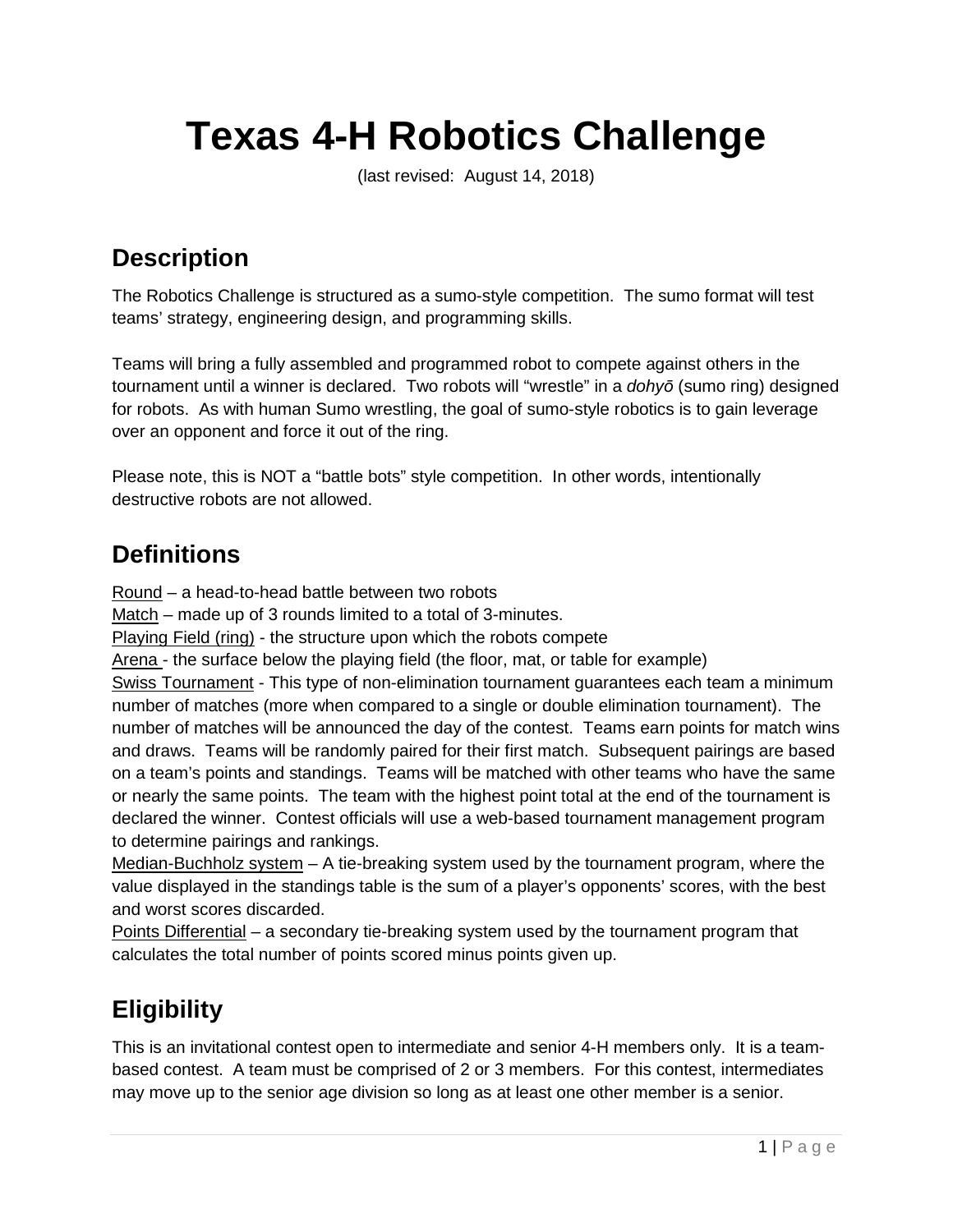## **The Robot**

At check-in, the robot will be inspected by contest officials to ensure it meets the guidelines outlined in these rules. The robot will be inspected to ensure it meets all parts, dimensions, weight, programming, and other requirements listed below. If the robot fails to pass the first inspection, the team will be allotted up to 10 minutes to make corrections and resubmit the robot for a second inspection. Failure to meet requirements after a second inspection will result in disqualification from the tournament.

Requirements/Limitations:

- 1. The robot must be fully assembled at check-in using all parts. Only the parts on the robot at check-in may be used during the tournament. No additional parts may be brought in or used after check-in. This is to ensure each robot will meet weight restrictions for the duration of the tournament.
- 2. Teams can reconfigure their robot between matches using only the parts used on their robot presented at check-in.
- 3. The robot must be entirely constructed from Lego brand manufactured parts. No non-Lego parts of any sort allowed. Pieces must be in its original factory condition (not cut, bent, reshaped, etc.). Only standard Lego construction methods are allowed. Pieces cannot be glued, taped, wired or otherwise held together.
- 4. Only 1 EV3 or NXT brick can be used in the construction and autonomous control of the robot.
- 5. The robot must be 100% controlled autonomously by the onboard EV3 or NXT brick. No remote controls of any type allowed.
- 6. There is no limit to the number of Lego brand sensors or motors.
- 7. The robot can weigh up to 2.5 pounds (1.13 kg). There is no minimum weight. A tolerance may be given by contest officials.
- 8. Throughout the tournament, and at the beginning of each match, the robot must be able to fit inside a 10"x10" square box. There is no height limit. The robot may autonomously expand to any size once the round starts and the 5-second programming delay has expired (see *The Program* section).
- 9. The robot must not physically separate into pieces. It must remain a single centralized robot throughout the match.
- 10. No pieces can be purposely dropped or placed onto the playing field by the robot that might impede the mobility of its opponent. Robots may not throw anything at its opponent nor drop items onto the playing field. Any part used to purposely entangle the opponent's robot is not allowed. In the event a piece falls off during the round, the judge may elect to remove the piece if he/she deems such action will not impede the progress of the two robots; otherwise, it will remain on the playing field until the end of the round.
- 11. The robot must possess a form of mobility and use that mobility throughout the match. Stationary robots will be deemed disabled (see Scoring).
- 12. The robot cannot have parts or mechanisms that intentionally cause damage to its opponent. Normal pushes, lifts, and collisions are not considered intentional damage.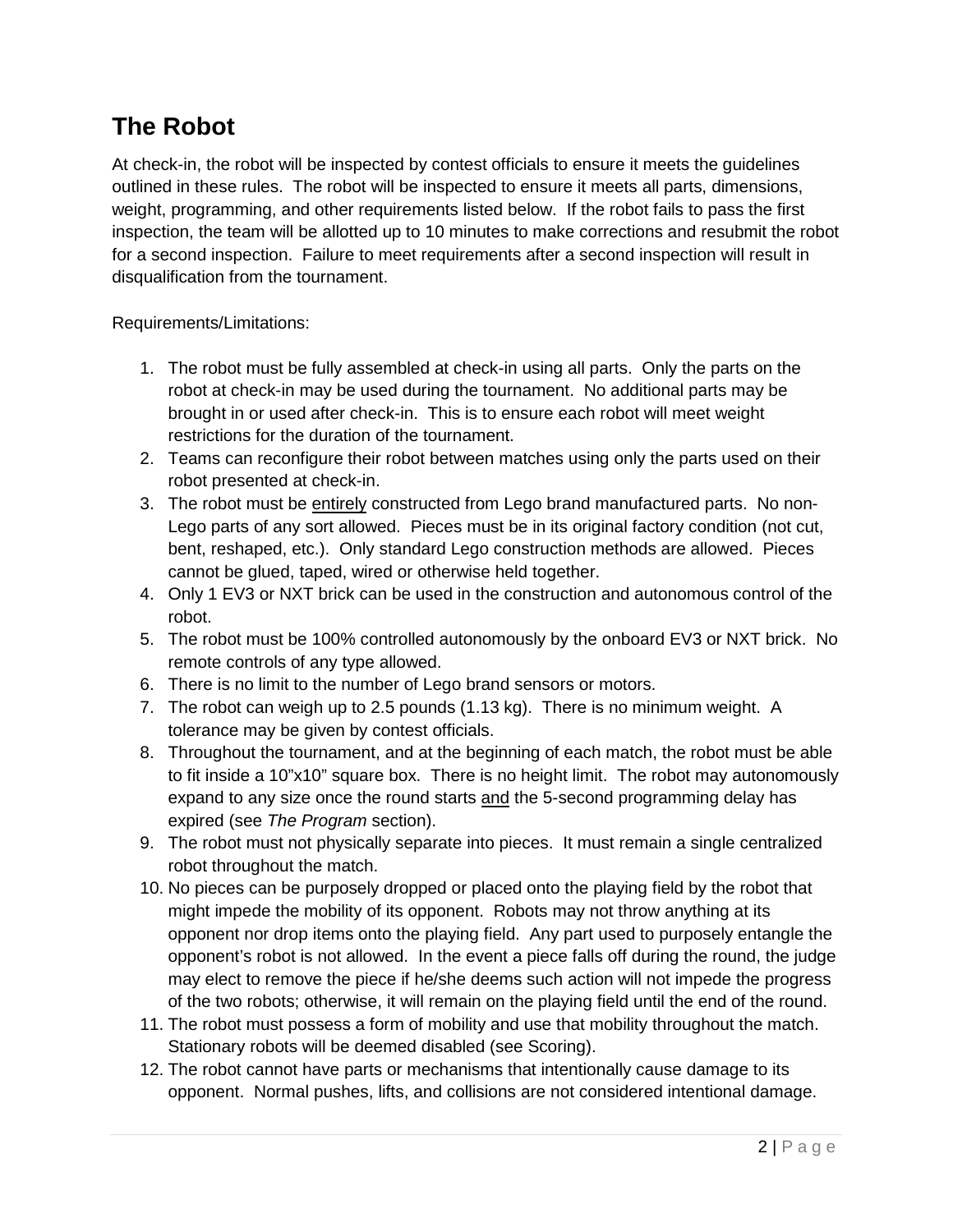- 13. No sharp edges or pointed pieces allowed. If the part could easily cause physical damage to a person, the playing field, or the opponent's robot, it is not allowed.
- 14. After the programmed 5-second delay (see The Program section, rule 2 below), the robot must move or attempt to move continuously throughout the match or it will be declared disabled; thus, losing the round.
- 15. The robot must not have any parts or adhesives that adhere, fasten, or somehow secure the robot to the playing surface or its opponent. Sticky substances that might improve traction or grip are not allowed. Tires and other parts of the robot that will come into contact with the playing surface will be tested during inspection using an index card. The robot must not pick up and hold the card for more than 2 seconds.
- 16. The competitor/robot must not use any device, such as jammers or using strobe lights, that may obstruct the control of the opponent robot's operation,
- 17. No powders, gases, or liquids may be stored/used by the robot.
- 18. Robots may be re-inspected at any time during the tournament for any reason.
- 19. Failure to adhere to these rules may result in forfeiture of the match. A second violation will result in disqualification from the tournament as well as forfeiture of all awards and standings.

# **The Program**

- 1. The robot must be pre-programmed to have a 5-second delay after pressing the start button before any physical action by the robot takes place. This delay will allow time for the contestants to back away from the ring so that robot sensors do not detect contestants.
- 2. Every robot's program will be tested for the 5-second delay during inspection, and may be re-inspected at any time during the tournament.
- 3. Teams may use any firmware or software language for their NXT or EV3 brick.
- 4. Teams may change or update their program(s) between matches, so long as the team's robot is not currently needed in the staging area or about to compete in a match.

# **Tournament Format**

For this contest, the Swiss Tournament format will be used (see definition above). Teams will be divided into and only compete within their age division.

Once divided into an age division and provided a general tournament orientation, contest officials will post and/or announce an official tournament schedule. Teams will be paired against a random opponent for their first match. Each team will have the opportunity to earn points in each match. A match win is worth 2 points. A match draw is worth 1 point for each team. A match loss will yield 0 points. Following the first match, teams will be paired against other teams with similarly earned points.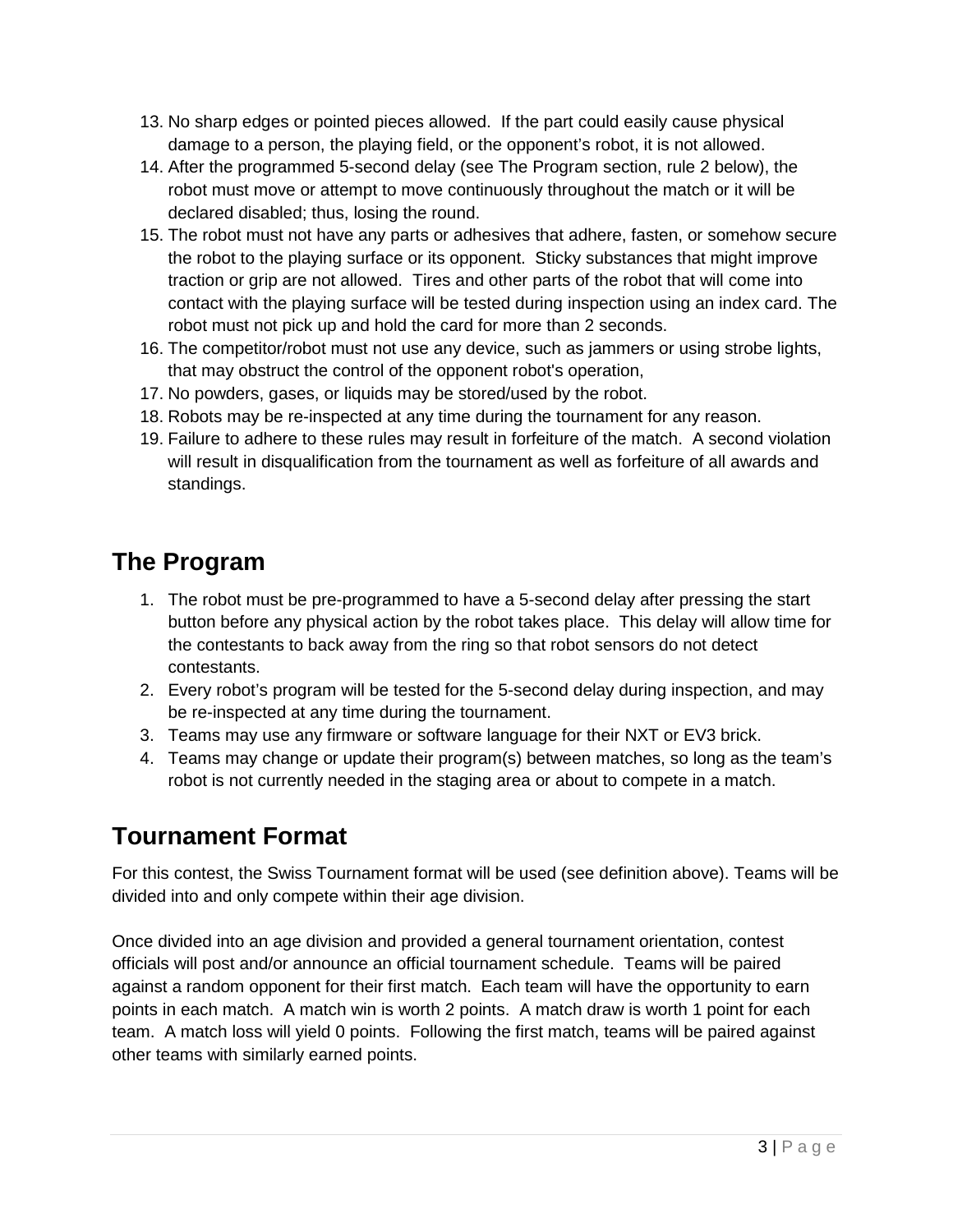The Median-Buchholz system and Points Differential will be used to break ties. If a tie (within an award position) remains after all matches have been played, the tied teams will play a sudden death match until a winner is declared and the tie is broken.

# **The Playing Field**

The platform in which robots will compete upon will have the following specifications:

- The substructure will be constructed from MDF, plywood, plastic, or similarly rigid material. Short legs may be fastened to the bottom of the substructure to raise it off the floor.
- The surface will be covered a printed vinyl material, which will be adhered to the substructure.
- Total diameter is 42"
- Top center is white (38" in diameter) with a 2" black border (see Figure 1)
- The playing field surface will be approximately 2-4" above the arena floor.
- Two 10"x10" starting boxes will be located 8" from the outer edges of the ring (see Figure 1).
- Measurements may vary slightly from ring to ring, and will have a tolerance of up to  $\frac{1}{2}$ .

# **Figure 1. Playing Field Dimensions and Colors**



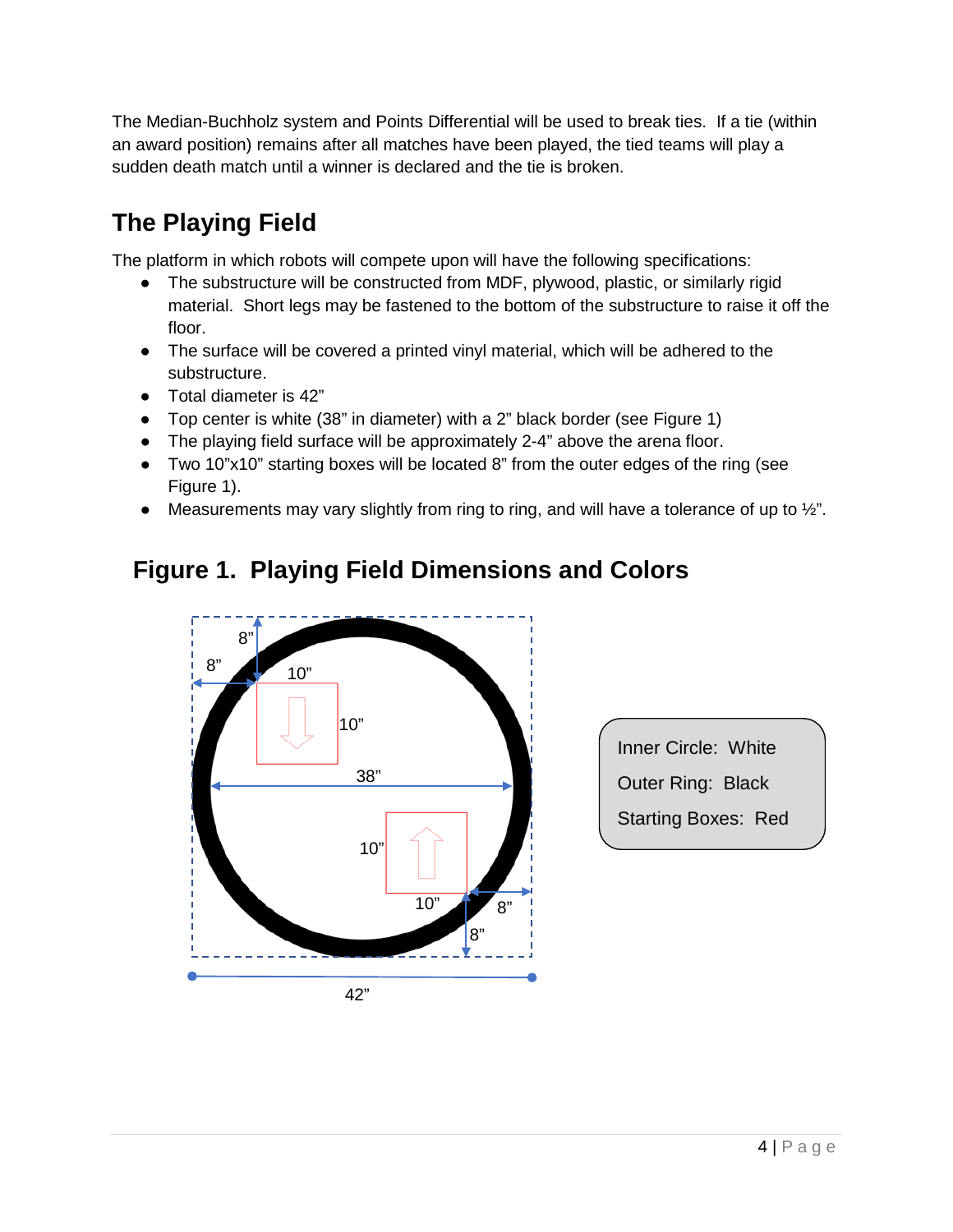### **Rounds and Matches**

- 1. A match will have a 3-minute time limit. This time includes the 5-second programming delay mentioned above for each round.
- 2. Within a match, teams will play up to 3 separate rounds. The team that wins the most rounds, wins the match. See Scoring section for further details.
- 3. Teams will be randomly paired in their first match.
- 4. Following a team's first match, they will be paired against teams with similar points using the Swiss tournament program.
- 5. The team with the greatest number of points at the end of the tournament will be declared the winner.
- 6. A round begins at the command of the contest official.
- 7. A round ends when one of the following occurs:
	- a. One or both robots touch the arena floor.
	- b. Time has expired.
	- c. A robot has become disabled.
	- d. A player interferes with the match (gets too close to the ring, touches the ring, touches a robot in play, etc.)
	- e. A rule has been violated.

## **Scoring**

During a round, a robot may push, shove, lift, grab, or knock over its opponent while attempting to push it out of the ring. Sumo is a game of pushing and leverage, not intentional destruction. Wedges are allowed, because it is a means to gain leverage while pushing an opponent. Flipping an opponent onto its side, back, or off the ring is also allowed.

A team wins a round when one of the following occurs:

- 1. The opposing team's robot, on its own or by force from its opponent, is the first to touch (with any part) the arena floor.
- 2. The opposing robot becomes disabled and fails to engage for 10 or more seconds.

A team wins a match when it has 1 or more round wins than the other team.

A match draw occurs when both teams have the same win-loss-draw record.

#### **Point Values**

- A match win is worth 2 points
- A match draw is worth 1 point
- A match loss is worth 0 points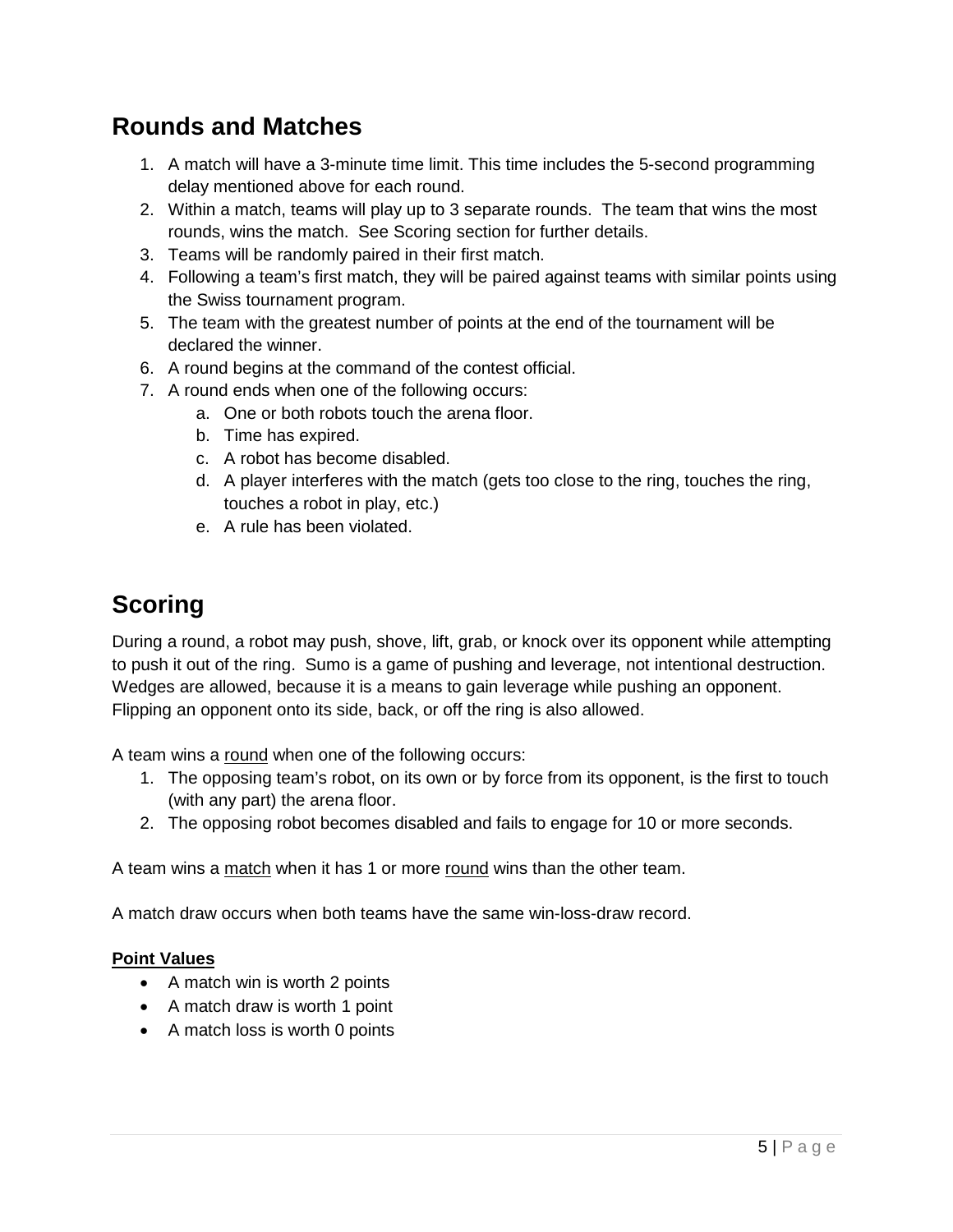| <b>Round</b>                  | <b>Scenario 1</b>            | <b>Scenario 2</b>            | <b>Scenario 3</b>            | <b>Scenario 4</b>            | <b>Scenario 5</b>                           |
|-------------------------------|------------------------------|------------------------------|------------------------------|------------------------------|---------------------------------------------|
| 1                             | Team A<br>wins               | Team A wins                  | Draw                         | Draw                         | Team B                                      |
| $\mathbf{2}$                  | Team A<br>wins               | Team B wins                  | Draw                         | Draw                         | Time expires<br>before next<br>round begins |
| 3                             | Team B<br>wins               | Draw                         | Team A                       | Draw                         | n/a                                         |
|                               |                              |                              |                              |                              |                                             |
| <b>Match</b><br><b>Result</b> | Team A<br>wins               | Draw                         | Team A wins                  | Draw                         | Team B wins                                 |
| <b>Points</b><br>Awarded      | Team $A = 2$<br>Team $B = 0$ | Team $A = 1$<br>Team $B = 1$ | Team $A = 2$<br>Team $B = 0$ | Team $A = 1$<br>Team $B = 1$ | Team $A = 0$<br>Team $B = 2$                |

Below are sample round/match scoring scenarios. Note: this does not cover every possibility.

A piece or pieces of a robot that breaks off the main structure of the robot during a match and lands on the arena floor does not constitute the opponent leaving the arena.

If both robots become entangled for 10 seconds, or if it is determined that both robots touched the arena floor at the same time, the round will be declared a draw. Entanglement is defined as engaged robots that are not making significant progress toward the edge of the arena.

Matches will be judged and scored by a single judge. Judges' decisions are final and cannot be challenged.

If a team fails to report to the staging area and/or their assigned ring when called, they will forfeit the match and not be awarded any points. In such cases, the opposing team will be awarded a match win.

A penalty may be declared by the judge if he/she is witness to unsportsmanlike conduct by a team member, or determines a rule has been violated. In such cases, 1 point will be deducted from the team in violation.

#### **Team Procedures**

- 1. When announced, teams will bring their robot (powered up and ready to compete) to the designated staging area. Teams that fail to report to the staging area after the third call will forfeit their match.
- 2. Teams will be directed to a playing field and place their robots in one of the two starting squares.
- 3. The team captain will place the robot in its ready position. Other team members must stay in the designated contestant spectator area. Team captains can change between matches if desired.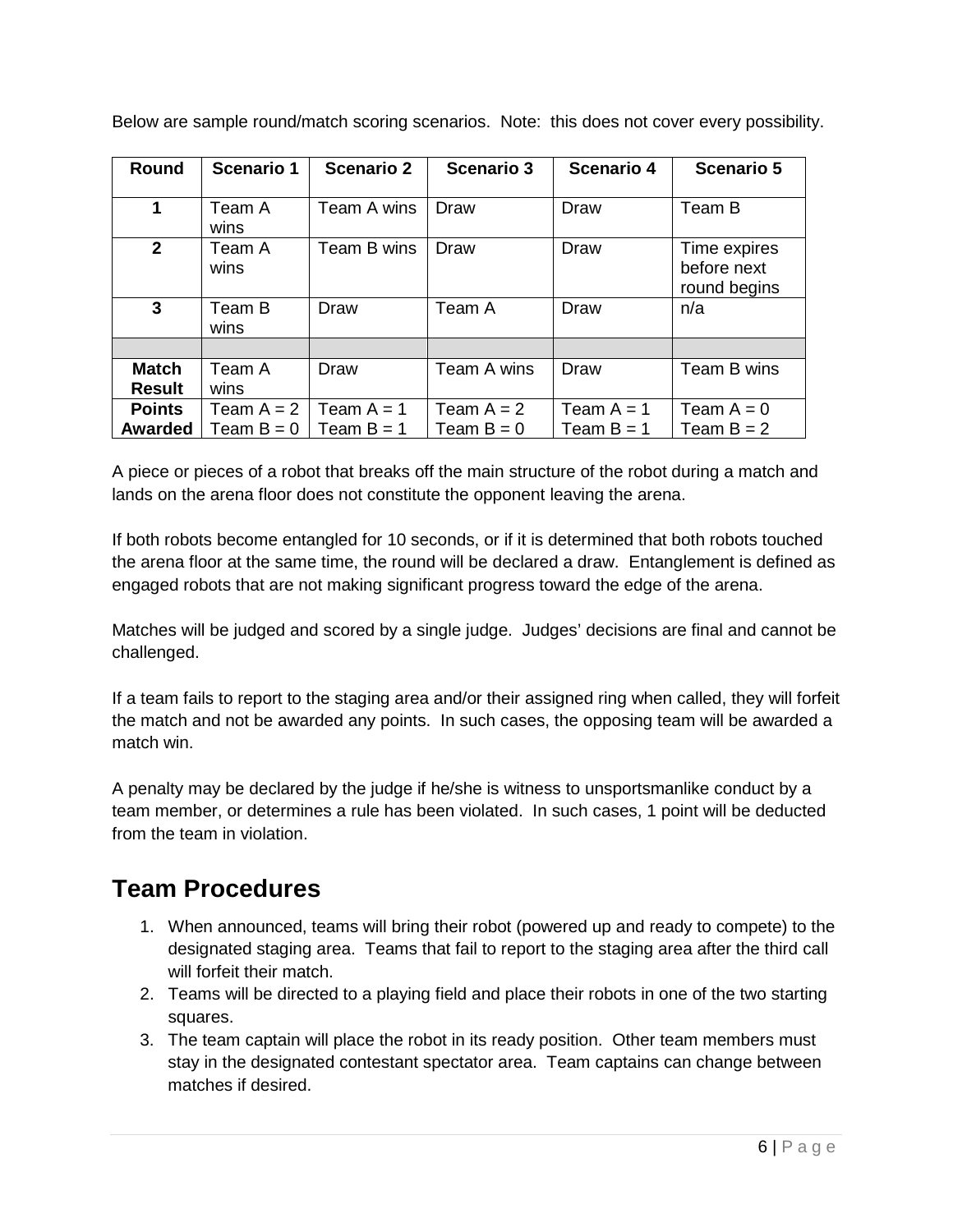- 4. Each robot must be placed completely within the 10" x 10" square with the front of the robot facing in the same direction as the arrow. (see Figure 2)
- 5. A contest official will countdown to start the match.
- 6. When time begins, the team captain will press the start button on his/her robot and then move to the designated contestant spectator area during the 5-second programming delay. At this point, the robot may not be touched by any team member until the judge announces the results of the round.
	- a. If there is a false start (one team pushes the button before the other), a restart will be ordered by the judge. Match time will not be stopped nor extended.
	- b. If a team false starts a second time within a round, the opposing team will be awarded a round win.
- 7. The judge will monitor the round until it ends.
- 8. The judge will then instruct both team captains to retrieve his/her robot and reset it for the remaining rounds.
- 9. After time has expired, the judge will announce and record the match results. Both team captains will initial the scorecard.
- 10. Depending on the tournament schedule, the team will either proceed to the next playing field, return to the staging area, or to the team holding area.

#### **Figure 2. Robot Placement Example**